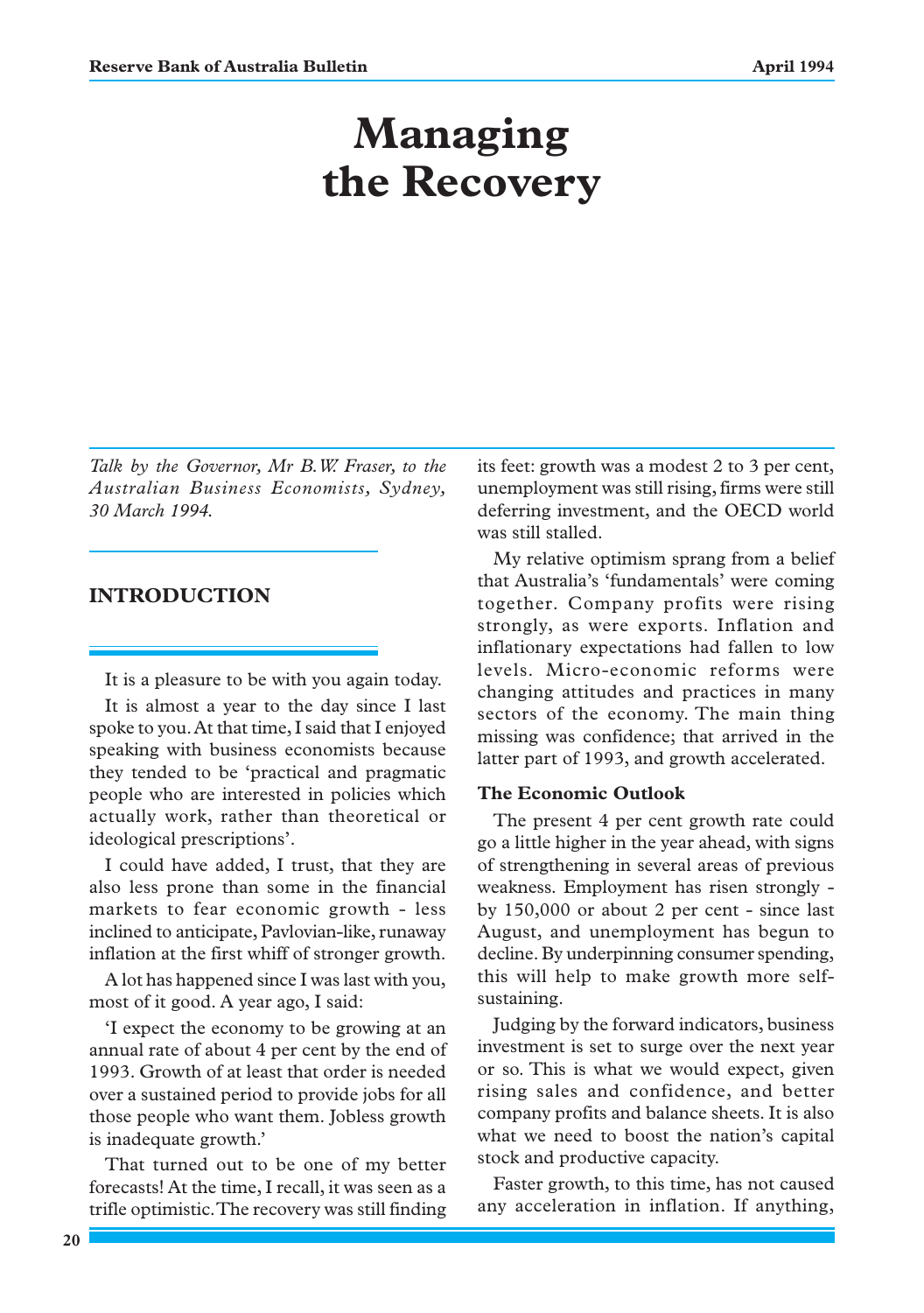#### **Reserve Bank of Australia Bulletin April 1994 April 1994**

inflation has continued to come in below expectations. The balance of payments also has been doing better than expected, despite faster domestic growth and a generally difficult world environment. In the first seven months of 1993/94, the current account deficit has been running at an annual rate of \$16 billion, compared with the Budget forecast of \$18 billion.

So far, then, so good: the broad policy strategy adhered to consistently over several years is now delivering visible results. It makes sense to stay with a strategy which is working, although there is always room for improvement.

The task now is to sustain strong growth. That is the best way - indeed, the only way to ensure that permanent jobs are available for people who want them and, in that and in other ways, to raise living standards across the community. Growth which creates jobs and improves living standards for ordinary Australians is what makes sometimes painful economic changes socially, and therefore politically, acceptable.

Today I would like to offer some observations on managing strong and sustainable growth. I do so from a Reserve Bank perspective, so that 'sustainable' growth is synonymous with 'low inflation' growth. As any central banker will tell you, low inflation helps to facilitate growth by holding down interest rates and encouraging longer-term investment in productive assets.

#### **The Unemployment Problem**

The measure of success now being enjoyed is no cause to lose sight of the job still to be done. Most prominent, of course, is the unconscionably high level of unemployment, especially among young people. At a time when various remedies are currently being prescribed for this problem, I would like to reiterate a few common-sense points:

- **(i) Sustained growth is not (quite) everything, but it is essential to getting unemployment down.**
	- The trend slowing in the growth rate since the mid-1970s is an important

reason why unemployment now is higher than 20 years ago. In my view, the surest way to provide jobs for the great bulk of those who want them, including people unemployed for long periods, is through sustained higher growth.

- Business economists know this but those who blithely support increasing the regulatory and taxation burden on businesses, or who advocate a reallocation of existing jobs and incomes through work sharing and early retirement schemes, do need to be reminded.
- Others who see current unemployment entirely in structural terms, and advance the simple solution of cutting wages, are also wide of the mark; part is structural but much is cyclical.
- Even with sustained growth, however, the problem will take years to solve; in the strongest years of the late 1980s, the unemployment rate fell only by about one percentage point a year.
- **(ii) Sustained growth is the key but well targeted measures can help longterm unemployed people.**
	- Evidence on the effectiveness of labour market programs is not strong either way, so it would be unwise to be dogmatic here.
	- Training and other programs which enhance the employability (or 'job readiness') of the long-term unemployed are likely to be helpful, particularly in the context of a growing economy. Apart from their social spinoffs, such programs - if they are successful - increase the supply of labour and lift the economy's potential growth rate.
	- The qualification that has to be heeded, of course, is that their benefits not be negated by the adverse effects of any new measures necessary to fund them.
- **(iii) The current reassessment of unemployment should extend to the**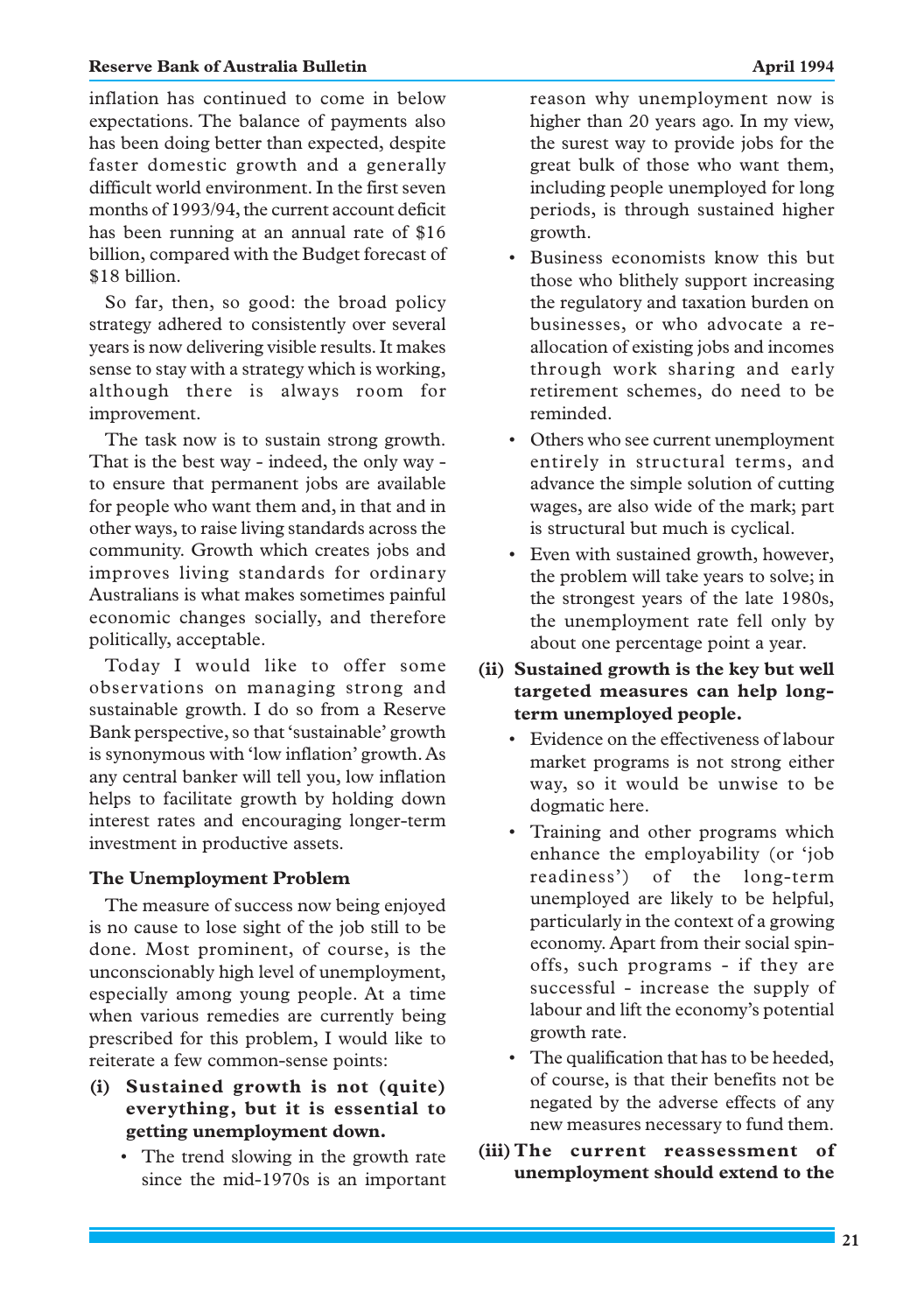# **appropriateness or otherwise of existing support programs for the unemployed.**

• This raises emotional issues but it is a legitimate area for review in circumstances where consideration is being given to major new expenditures to assist people genuinely seeking employment and where strong growth will be creating more job opportunities for those who want them.

At the broadest level, what is needed most is not so much a 'jobs compact' but a 'growth compact' - a view on the part of policy makers, businesses, unions and opinion leaders that strong and sustainable growth is a desirable objective, backed by a commitment to pursue it. Labour market programs are really an appendage to this - to help it happen, to help those who have been missing out to come on board.

For the next year or two, strong growth (4 to 5 per cent) with modest inflation (2 to 3 per cent) seems within reasonable reach. Can this combination be achieved over the rest of the decade? I think it can, but it is no easy task; it will require good policies, as well as a little luck. In particular, the inflation and external constraints which have checked growth in the past have to be pushed back. Unless this happens, the recovery will run into problems early in the upswing which are likely to necessitate tighter policies, leading to lower production and employment.

# **PUSHING BACK THE INFLATION CONSTRAINT**

On our recent performance, we should be positive about the outlook for inflation. As measured by the CPI, inflation has averaged around 21 /2 per cent per annum over the past four years. In underlying terms, it is currently about 2 per cent.

Yet doubts persist that low inflation can be maintained as growth quickens. This scepticism has resurfaced recently in financial markets, as part of a worldwide reaction to a small, well timed and well telegraphed lift in the US Federal funds rate, and to perceptions that US inflation is on the rise.

The extrapolation of these concerns to Australia is difficult to defend. To do so is to rely on some very simple and questionable rules linking growth and inflation. The experience of the past 30 years is that any number of combinations of inflation and growth is possible (see Graph 1). In the 1960s, for example, high growth rode in tandem with low inflation, while the 1970s was a decade of low growth and high inflation. The 1980s saw somewhat better growth but only a mediocre performance on inflation. These outcomes were influenced by the environment at the time, and within each period there was some cyclical variation in inflation. But the basic point remains that strong growth should not, automatically, evoke fears of higher inflation.

# **Graph 1**

#### **Growth and Inflation in Australia**



Several reasons can be advanced for expecting low inflation to be maintained in Australia, even with stronger growth:

(i) One reason is the starting point. It is easier to maintain low inflation if inflation and inflationary expectations are low to begin with. Underlying inflation has held around 2 per cent for several years now, despite some factors which might have been expected to push it higher. The sharp fall in the Australian dollar last year,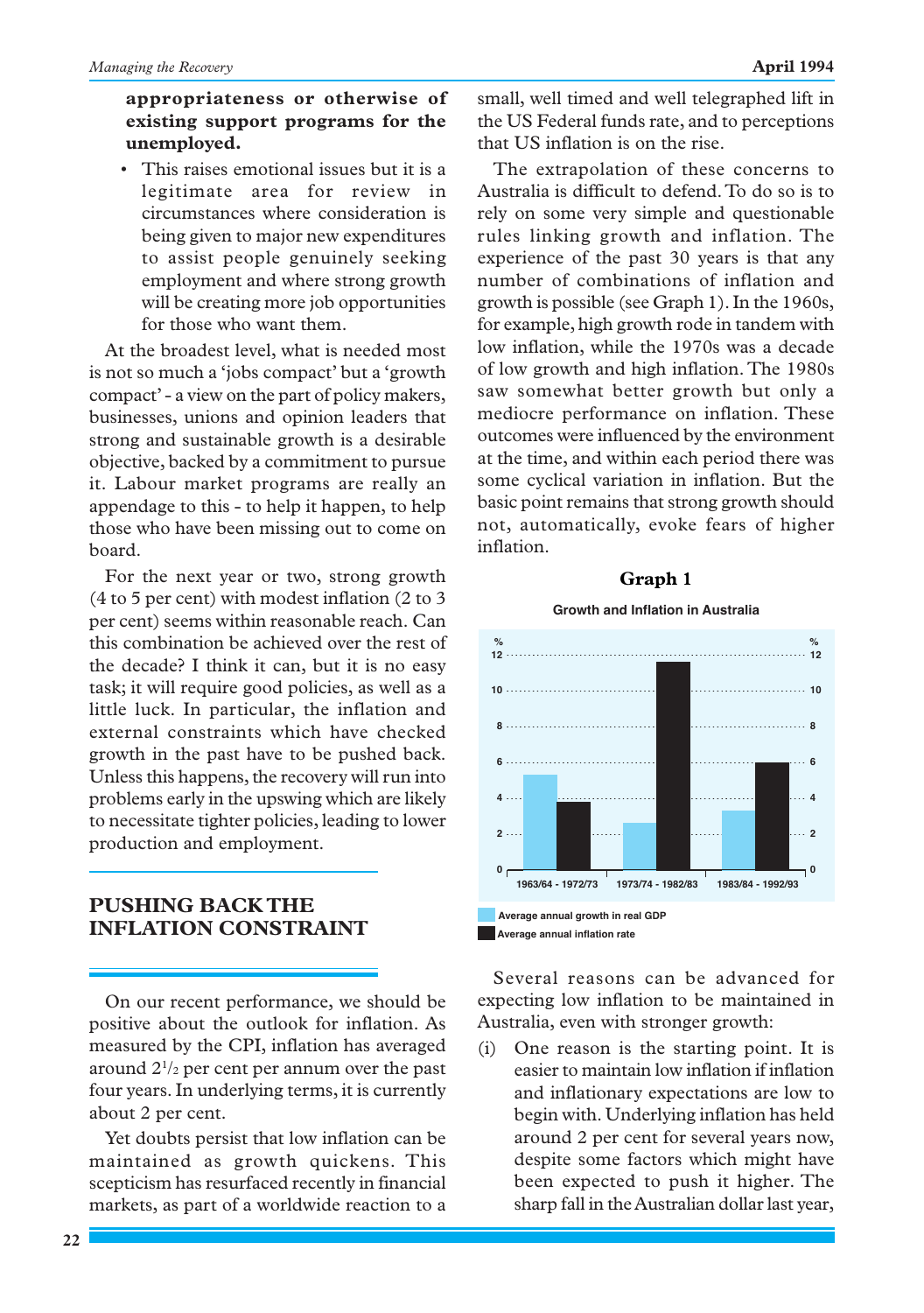for example, risked blowing us off course (as it did in the mid-1980s), but we withstood that storm quite well. The dollar has since recovered part of last year's fall.

- (ii) Another reason is our highly competitive environment. Tariff reductions and closer integration with world markets will continue to exert powerful competitive pressures on Australia's trading sectors. At the same time, on-going microeconomic reforms are making for a more efficient non-traded goods sector (including government services). In all sectors today, attitudes towards cutting costs and raising productivity are streets ahead of what they were ten, or even five, years ago.
- (iii) A third reason is the considerable slack still in the economy. This is most evident, of course, in the labour market and parts of the property market. Many firms also are still working well below their capacity limits but this gap is likely to close somewhat over the next year or so. That is why an early spurt in capacity expanding business investment is so important.

# **Wage Settlements**

What happens to wage costs is critical. The wage breakouts of the 1970s and early 1980s caused inflation to rise sharply, and output and employment to contract. Those events took many years to correct and were extremely damaging to the long-term prosperity of Australians. (Graph 2 shows the big imbalance which occurred in the wage and profit shares of national income in the 1970s, and its correction during the 1980s.)

Fortunately, a whole new approach to wage setting has evolved over the past decade, driven by some quite profound changes in attitudes and institutions. It is now more widely appreciated that living standards can only be raised by improving productivity, and that wage increases in excess of productivity increases are more likely than not to result in declining profits, investment and jobs. These changes have helped to deliver an extended **Factor Shares of National Income**



period of wage moderation, including in the late 1980s when the labour market was quite tight. This has continued into the 1990s, partly under the influence of high unemployment, but also through the good sense of the main players (see Graph 3).

#### **Graph 3**



The evolution of the wage fixing system is, by necessity, changing the way we think about wages. In the days of a more centralised system, the focus was on achieving aggregate wage outcomes which were consistent with broad economic objectives, taking some account of the competing interests of those at the bargaining table. While that system achieved considerable success during the late 1980s, we are now moving to a system which, appropriately in my view, places greater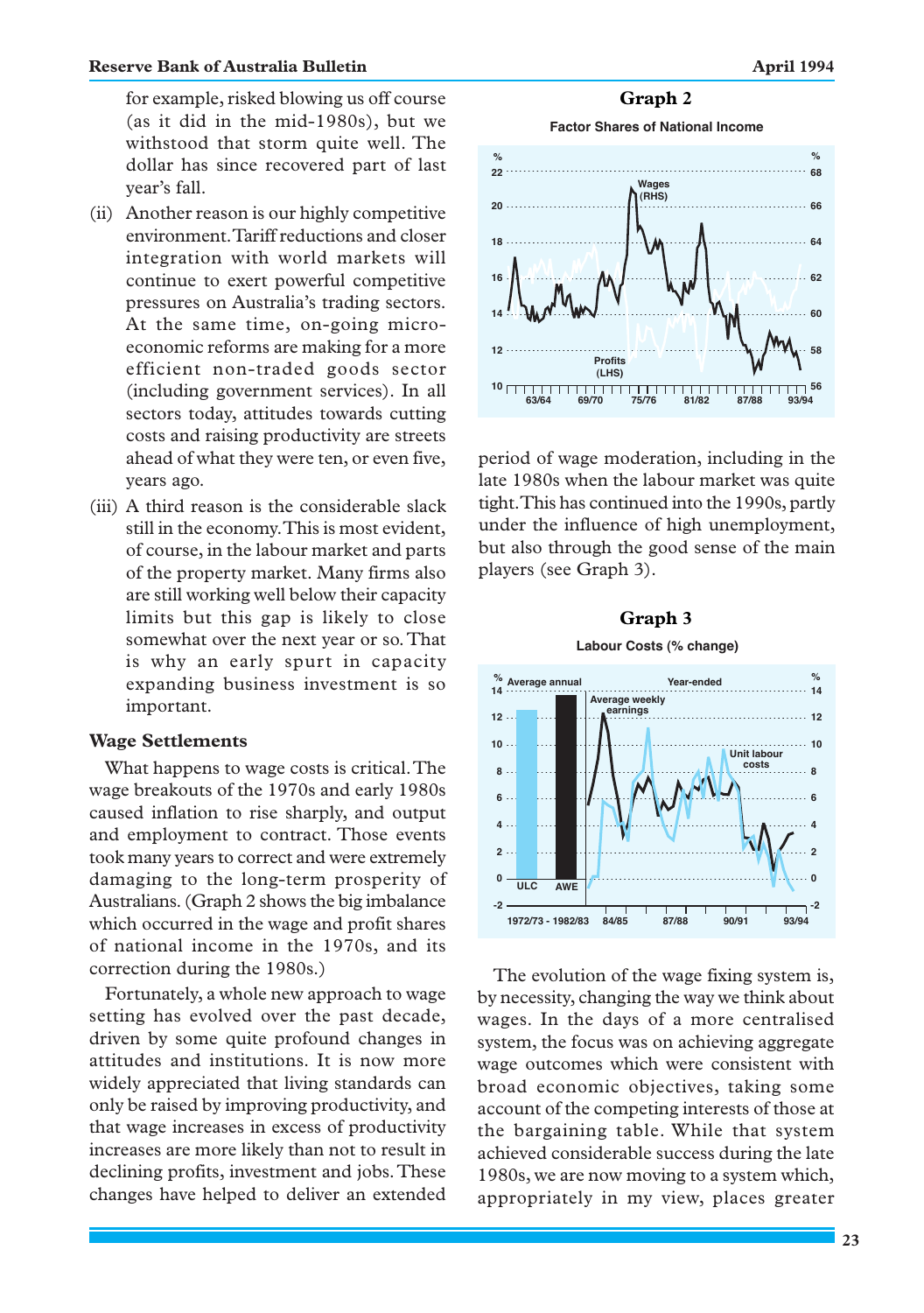emphasis on a culture of productivity enhancement in the workplace, and changes in wage relativities. This is a major step forward.

As the role of the centralised arbiter recedes, however, the question arises of how to ensure that the multiplicity of settlements does not result in unacceptable cost pressures or additional unemployment. The question is further complicated because the consequences of any particular settlement are more difficult to judge under the new arrangements; the extent to which individual settlements are based on genuine productivity changes, for example, will be uncertain in many cases.

The overall test we must apply is ultimately the 'bottom line' one: is low inflation being maintained? That cannot be known with much certainty before the event, of course. It is, therefore, important that wage and price setting processes occur in an environment where low *expected* inflation is a key assumption. The Reserve Bank has to do what it can to condition acceptance of this assumption, especially by making sure everyone understands the rules of the game. The cardinal rule is that the authorities will act decisively, when necessary, to keep inflation under control.

This does not mean that minor fluctuations in headline inflation rates should elicit draconian responses which threaten to plunge the economy into recession for the sake of taking a fraction of a point off the CPI. It does mean, however, that developments which are fundamentally at odds with holding inflation at around 2 to 3 per cent over a run of years will bring forth an appropriate monetary policy response. Those involved in setting wages *and* prices (ie. business executives as well as union officials) should plan on this basis, and not build wage or price claims on expectations of higher inflation. Similarly, company boards should not maintain inappropriately high hurdle rates of return for investments because of expectations of higher inflation.

Current wage developments pass the test of being consistent with continued low

inflation. In underlying terms, wages appear to be rising by about 3 per cent per annum. With trend productivity growth of close to 2 per cent, these figures do not pose a serious threat to inflation at this time.

Looking ahead, growth in unit labour costs should remain moderate as the economy grows faster and the pool of unemployed grows smaller. The structural changes which have been occurring - including the move to enterprise bargaining, productivity improvements and internationalisation of the economy - are conducive to that outcome. Beyond that, it is up to all the parties involved to behave sensibly.

This is not to say that wages cannot grow (or that they should be cut across the board, which is what some people appear to have in mind when they speak of greater wage 'flexibility'). Most people are in favour of upgrading the skills and pay of workers in return for greater productivity. But the logic of more flexible wage setting arrangements has to be allowed to work: wage increases should be related to genuine productivity gains and should reward the workers responsible, not be translated into generalised increases.

The longer wage moderation is sustained, the longer monetary policy can remain supportive of growth - and hence jobs. On the other hand, if there were to be a return to the adversarial and cost increasing mentality of the past, the consequences for inflation would not be something that monetary policy could ignore.

I cannot believe, however, that anyone genuinely committed to economic and social progress in Australia would wish to see a reversion to the earlier era. If we have learned anything over the past couple of decades, it is that restrictive monetary and fiscal policies cannot, on their own, deliver wage and price restraint without also creating intolerably high unemployment. Without effective wage setting procedures and institutions, based broadly on trust and fairness, we stand little chance of achieving the twin goals of low inflation and low unemployment. Everyone needs to realise this, and to spare no effort to make enterprise bargaining work.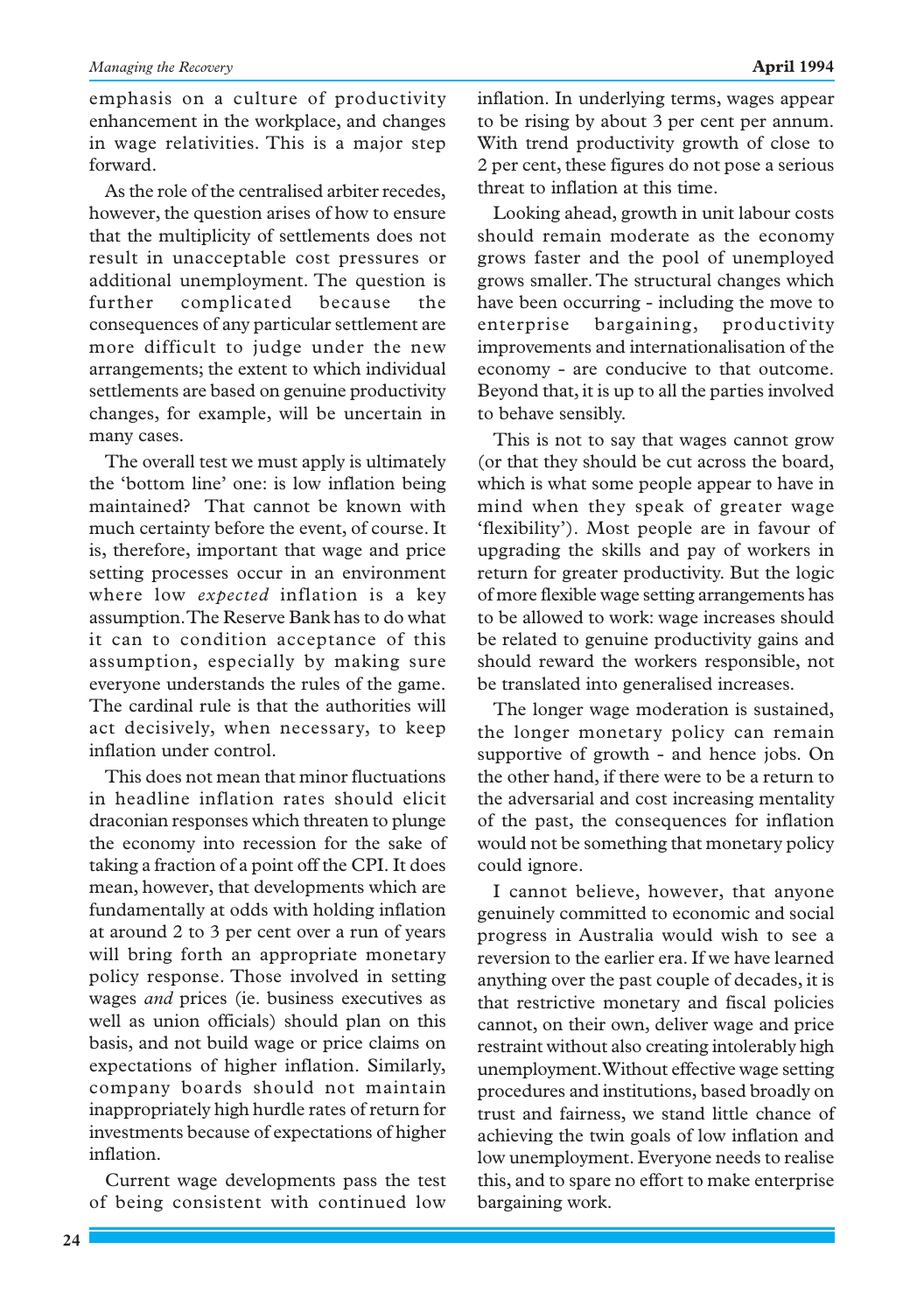# **PUSHING BACK THE EXTERNAL CONSTRAINT**

The other potentially important constraint is the 'external' constraint. By this we do *not* mean the old idea, emanating from the world of fixed exchange rates and limited capital mobility, that growth faster than our trading partners leads to a flood of imports and a payments crisis which brings on contractionary policies. (These old ideas have a habit of hanging around long after their useby dates, perpetuating the myth that Australia is more prone to boom/bust occurrences than most countries.)

Nor do we mean that current account deficits as such are disasters. Some of the more simplistic comments we hear about 'every month another billion dollars in debt' imply that Australians are getting poorer month by month. That is untrue; our net wealth has increased roughly three-fold over the past decade. A current account deficit essentially means that part of our investment is being funded by foreign saving; that means we are not as wealthy as we would be if we had been able to fund it all ourselves, but it does not mean we are poorer. By tapping foreign capital, we can take advantage of more investment opportunities to boost our wealth.

The real issue is how well we use the foreign capital, and how vulnerable our reliance on it makes us in a volatile financial world. The external constraint emerges because, simply, there are qualifications to the 'consenting adults' view of the world in which deficits do not matter.

#### **Foreign and National Savings**

If there are doubts about the viability of overseas funded investments, these could give rise to concerns about the sustainability of the debt burden. It might be argued that we should not worry too much on this score because sharp-pencilled investors would not undertake investments that could not meet the associated debt repayments. Unfortunately, that is not always the case, as

the over-building of office blocks in the 1980s testifies.

A heavy reliance on foreign savings also means that we are more susceptible to potentially abrupt swings in financial market sentiment. If markets were to doubt our ongoing capacity to service foreign debt, and were to unload Australian assets, they could probably enforce a sharp and costly economic adjustment. It is in this sense that there is still an external constraint. If the current account deficit widens too quickly during the expansion phase of the cycle, and creditors lose confidence in the conduct of our affairs, sharp changes in market sentiment could bring on measures to cut short the recovery.

It is for policy to try to pre-empt that possibility. Now is an opportune time to be thinking about this, given the likely pressures on national savings to fund a big expansion in investment over the years ahead. The more of this investment that can be funded from national savings the less we will have to call upon foreign savings, and the better our chances of fending off the external constraint.

National savings are affected by developments in both the private and public sectors. Private saving is affected by the cycle but, in trend terms, has been fairly steady over the past 30 years (see Graph 4). Lower inflation and (over time) the Superannuation Guarantee Charge could add to private saving, but it is difficult to be prescriptive about measures to boost private savings.

#### **Graph 4**

**National Saving Per cent of GDP**

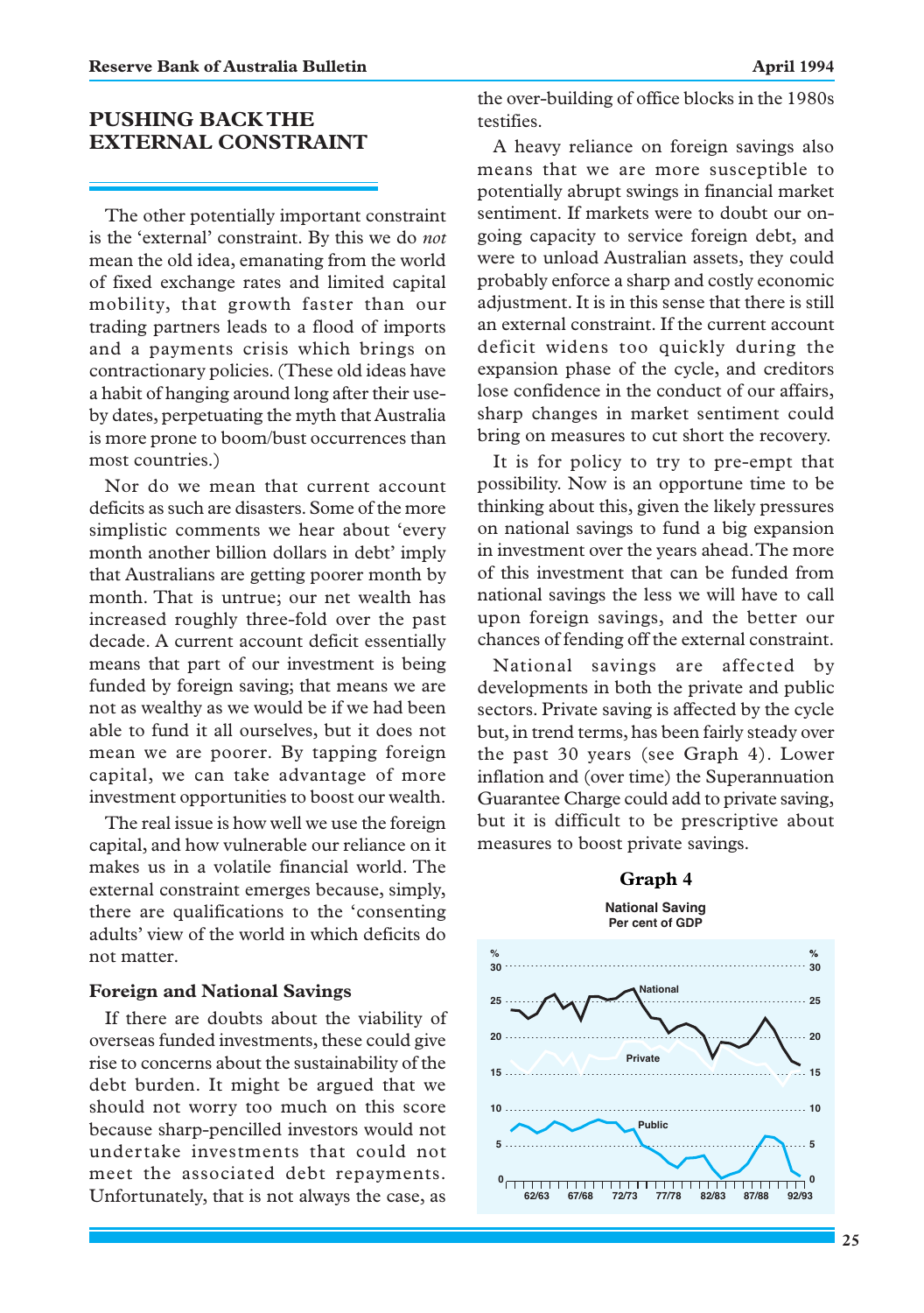The situation is clearer with public sector saving. This is where most of the long-term deterioration in national savings has occurred. It is also where dissaving during the recent recession has been most pronounced when, appropriately in the circumstances, the budget deficit was allowed to expand. With the recovery gathering momentum, however, it is just as appropriate now to be winding in the budget deficit.

This argument can be sustained without recourse to the idea of 'twin deficits' – the notion, popular in the 1980s, that higher public saving is reflected commensurately in a lower current account deficit. That particular debating tool appears to have backfired, to the extent that it has generated the counterargument we hear today that higher public saving did not deliver a lower current account deficit in the 1980s so it will not work now.

This is all too simplistic. What is true (by definition) is that the aggregate of the private sector's spending balance (ie the excess of its investment over its saving) and the public sector's spending balance (ie its budget deficit) is always equal to the current account deficit. The linkage between the public sector deficit and the current account deficit, however, is more tenuous because the private sector balance can also change. This is what happened in the late 1980s when business investment boomed, spurred by high profits, better terms of trade, rapid bank lending and rising asset prices. In effect, the increases in public sector savings stemming from budget surpluses were offset by increases in private sector investment, rather than by reductions in current account deficits (foreign savings).

### **Public Sector Savings**

That does not mean, of course, that the policy of public sector restraint was misguided. On the contrary, it was entirely appropriate, and the current account deficit would have been much worse if it had not occurred. In addition, the budget surpluses that were generated later allowed scope for a responsible expansion of government spending during the recession: fiscal discipline during the good years allowed some latitude when things were less good. Many countries today do not enjoy the latitude we have had in recent years.

The situation today is quite simple. We need a big lift in business investment, and we think it is coming. We should fund as much as possible of this from domestic saving. We could continue to draw heavily on foreign saving for a time – that is, run higher current account deficits – but ultimately there are limits to how far this is feasible. Without more domestic saving, these limits would probably be reached before we had all the investment we needed. By increasing our own saving efforts, and in particular public sector saving, we can push out the external constraint to sustainable growth.

Fiscal policy is moving in the right direction. The federal government's goal of reducing the budget deficit to around 1 per cent of GDP by 1996/97 is a useful benchmark, but given the present outlook, the case is for doing more, rather than less. Calls to use any higher revenues flowing from a stronger economy – the so-called 'growth dividend' – to boost spending rather than reduce the deficit are misguided in my view. For a start, while growth is looking stronger than was expected last August, inflation will be lower than was assumed and windfall revenues are likely to be fewer than is commonly anticipated.

More importantly, effective management of the recovery requires not just relying upon cyclical adjustments to the budget numbers. It also requires the progressive unwinding of the *discretionary* fiscal stimulus of the last few years, to provide more room for increased business investment.

Two further points can be made in the context of the external constraint. The first is to underline the earlier emphasis on the quality of investment. If we are to argue in favour of containing government demands for credit and resources to 'make room' for private investment, we have also to be sure we get the right kind of investment, and not repeat the mistakes of the late 1980s. That does not appear to be a major issue at this time. To date, the modest recovery in business investment has been concentrated in plant and equipment (see Graph 5), and that is likely to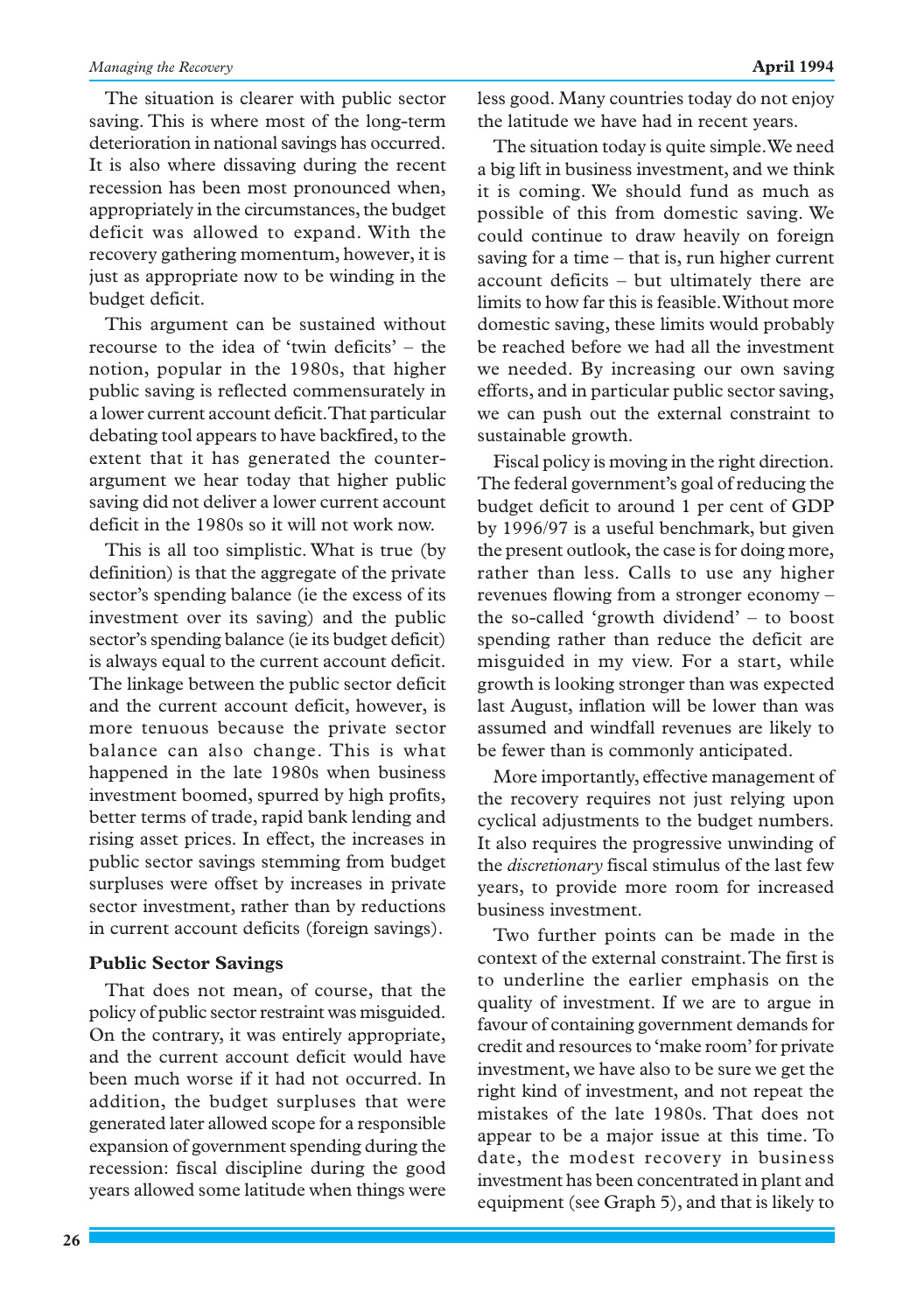#### **Reserve Bank of Australia Bulletin April 1994 April 1994**

be the case for some time – partly because no early resumption of new investment in office blocks is in sight, and partly because low inflation and a more chastened financial system should favour longer-term productive investments ahead of speculative investments.



#### **International Competitiveness**

The second point concerns our competitiveness, which is relevant to the other side of the current account coin, our trade performance. As a nation, we need to save more and we need to remain internationally competitive.

Staying competitive will obviously help to keep the current account deficit manageable. On simple measures, Australia is now roughly 30 per cent more competitive than it was a decade ago. Much of this reflects the decline in the nominal exchange rate but other factors have contributed – in particular, the fact that for some time our inflation rate has been lower than that of many of our competitors.

The big structural fall in the exchange rate occurred in 1985 and 1986, when the TWI fell by about 40 per cent (from 82.5 in November 1984 to 50.4 in August 1986). Since that time, the exchange rate has fluctuated within a moderate range around an average TWI of 57. Over that period, exports have grown strongly, with total exports averaging 7 per cent per annum (in volume terms), and manufactured goods no less than 16 per cent per annum.

As the world economy gradually picks up, we can expect to see some improvement in Australia's terms of trade, and some upward pressure on the \$A (but probably less than in the late 1980s, given that Australia's inflation and interest rates now are more in line with those of other major countries). This should not do any lasting damage to our competitiveness.

We understand that a sustained exchange rate appreciation has implications for the ability of our exporters to compete. We have no wish to see an overvalued (or undervalued) exchange rate as a persistent situation. Intervention can help at times, and we will continue to use that tool (in both directions) when we judge the rate to be departing substantially from the 'fundamentals'. But there is little the Bank can or should do through intervention or in other ways to prevent well-based and sustained moves in the exchange rate. At the end of the day, our international competitiveness depends on our productivity performance relative to other countries, not on attempts to engineer particular exchange rate outcomes.

This is another way of saying that we need on-going micro-economic reform so that Australia can, at least, keep up with the growth in productivity and innovation occurring in other countries. Progress is being made in several areas but no end of challenges remain. Many require a concerted, national approach. If 'co-operative federalism' and competition policy can be carried beyond the rhetoric, we could expect to see substantial productivity gains in transport, power generation and many other activities in the years ahead.

# **IMPLICATIONS FOR MONETARY POLICY**

What are the implications of all this for monetary policy?

It is quite clear to everyone now that the policy environment has altered. The recovery